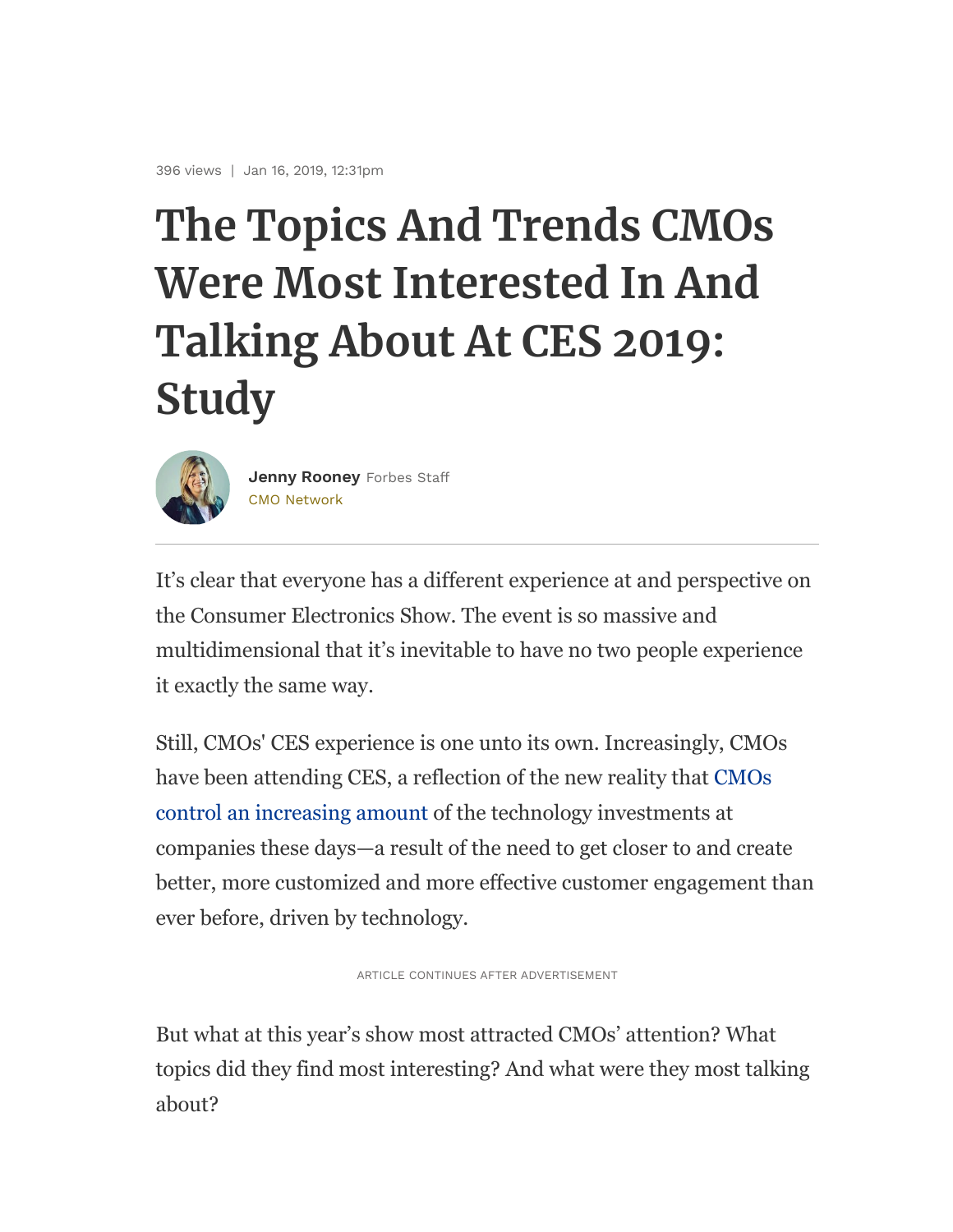Quantifying CMOs' experience of CES in the main, the topics they were most interested in and talking about, arguably could serve as a revealing indicator of where their priorities lie and how they're considering tech and growth investments in 2019.

In an exclusive study conducted for Forbes, digital-research firm MavenMagnet did just that—it revealed the topics at CES CMOs were most interested in and talking about—providing a picture of where CMOs are leaning in in terms of technology and growth initiatives moving forward. And it's not all bytes and bots. From closed-door conversations about women's leadership, to initiatives and awards focused on CMOs' driving diversity and inclusion priorities, to continuing discussions about the importance of maintaining the humanity of brands in a tech-driven world, to networking between marketers and agency executives, to celebratory parties, the marketing industry's splash at CES includes far more than interest in smart refrigerators, selfie drones and autonomous cars.

The study analyzed conversations, posts and interviews of 132 CMOs from Jan. 4 to Jan. 11.

"Marketing innovation, led by data-driven marketing and personalization, was the most discussed topic among CMOs at CES 2019," according to the study. "The advent of concurrent technologies like 5G/IoT, AI etc. that are aiding access as well as analysis of big data is driving the trend of data-driven marketing. Product as well as communication personalization is another big trend that is being led by personalized experiences, intelligent products and new-age touchpoints."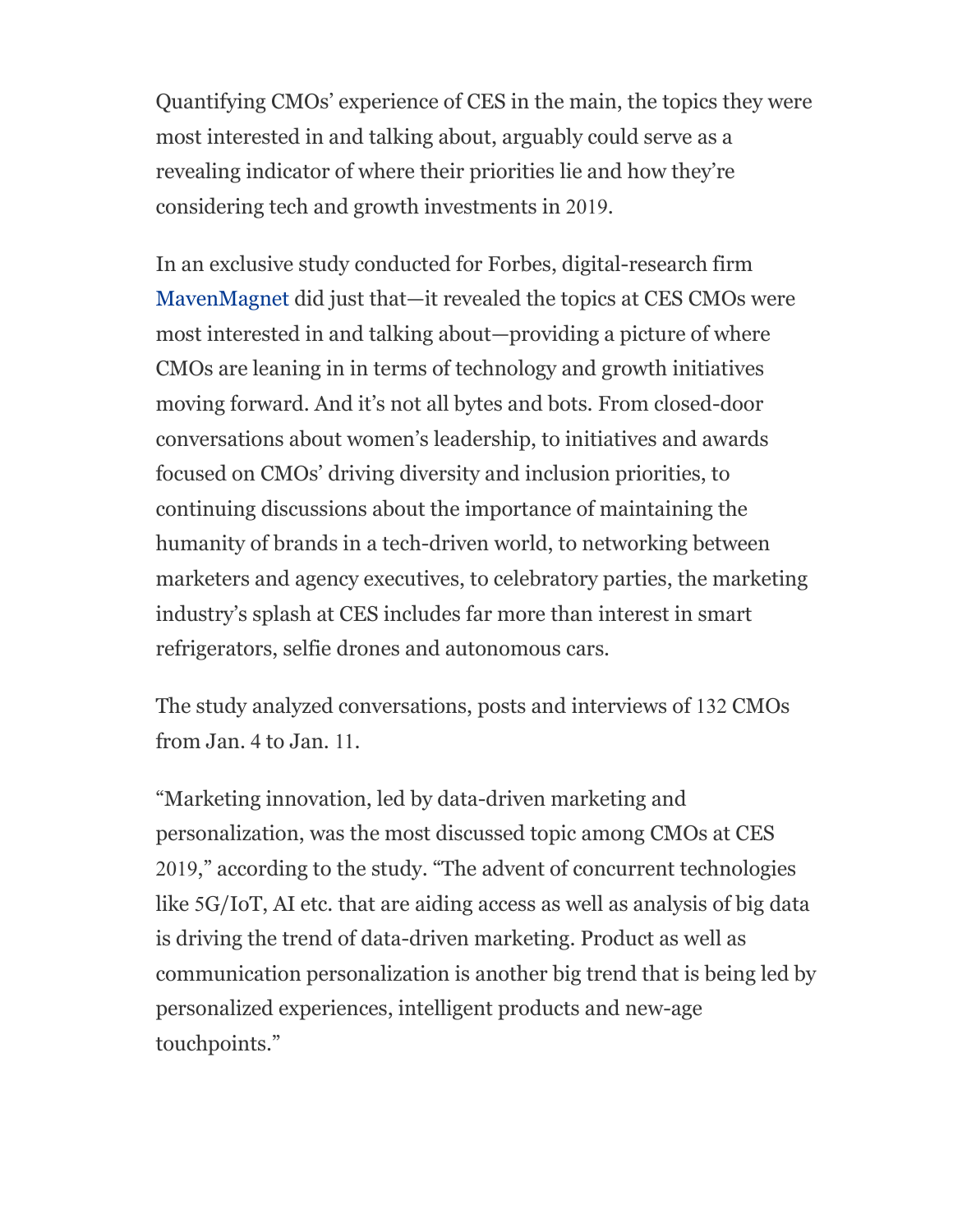Indeed, key topics within the marketing innovation bucket include social media/digital platforms, intelligent products, and innovative touchpoints.



## YOU MAY ALSO LIKE

But the second most interesting and talked-about topic among CMOs at CES was brand fundamentals—including the topics of consumer centricity and storytelling.

The height in importance of brand fundamentals, a focus on customers, even amid the din of the latest and most alluring new technology, aligns with the dominant theme that came out of this year's Forbes CMO Summit—the concept of the importance of the human at the center of brand engagement, even as data, digital and new platforms bring new complexity and automation to marketing.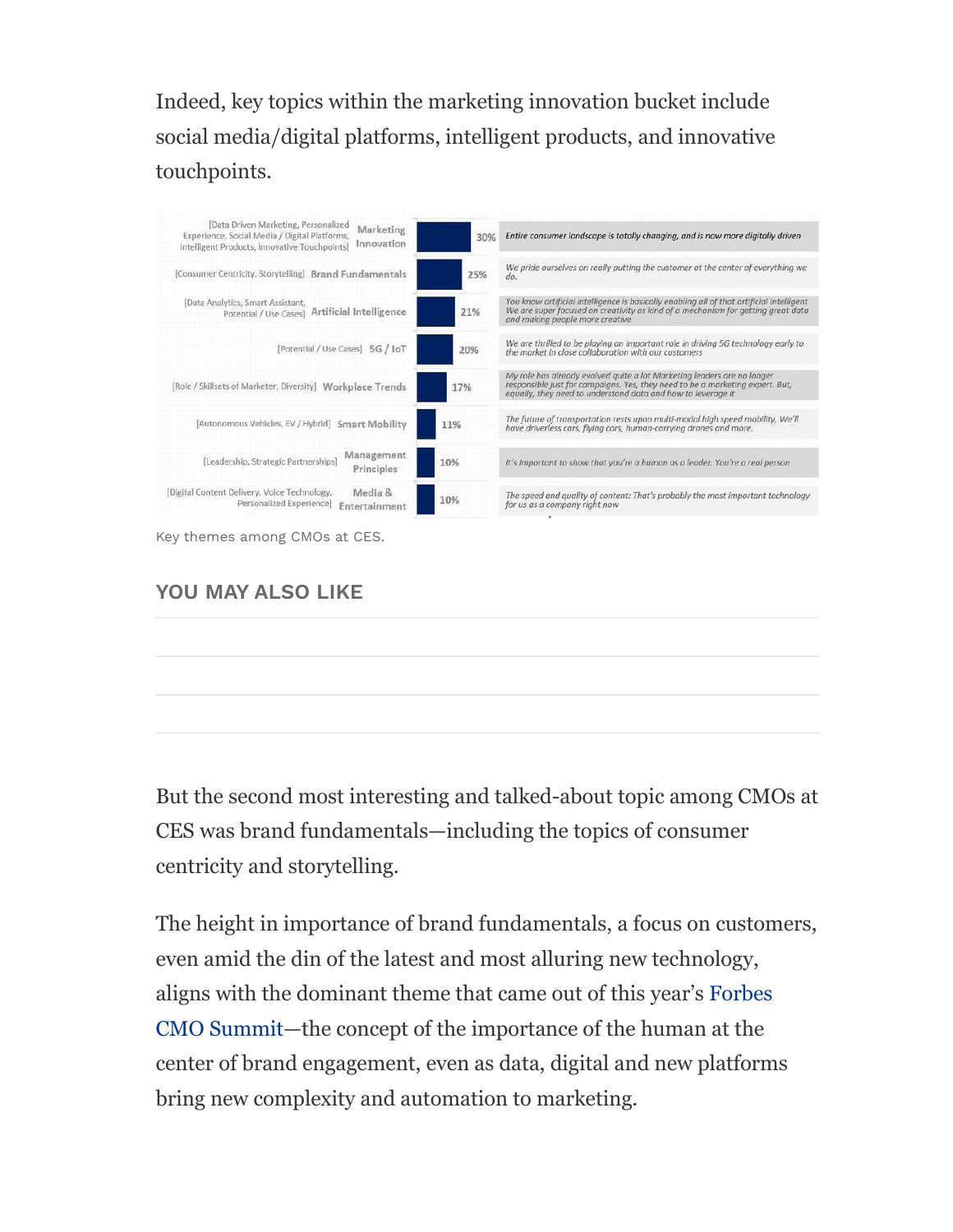Artificial intelligence was the third most interesting topic to CMOs, followed by 5G and IoT. But those topics are closely followed by workplace trends—topics like the role and skillsets of the marketer and diversity and inclusion initiatives—and, after smart mobility, management principles—things like leadership and strategic partnerships

ARTICLE CONTINUES AFTER ADVERTISEMENT

Indeed, the soft skills are peppered among the hard skills, the topics related to human resources and managing people and creating effective and meaningful brand engagement.

The research identified the individual trends that resonated within the top topics. For example, within the topic of marketing innovation, which accounted for 30% of commonly discussed topics among CMOs, data-driven marketing and personalized experience were key trends. And within the topic of brand fundamentals, which accounted for 25% of commonly discussed topics among CMOs at CES, customer centricity and storytelling dominated. Within the topic of artificial intelligence, data analytics (45%) was followed by smart assistants (27%) and proprietary use cases (23%). Meanwhile, CMOs' engagement with 5G/IoT was driven by their excitement about the technologies' potential and use cases across sectors, according to the report, impacting cars, phones, augmented reality.